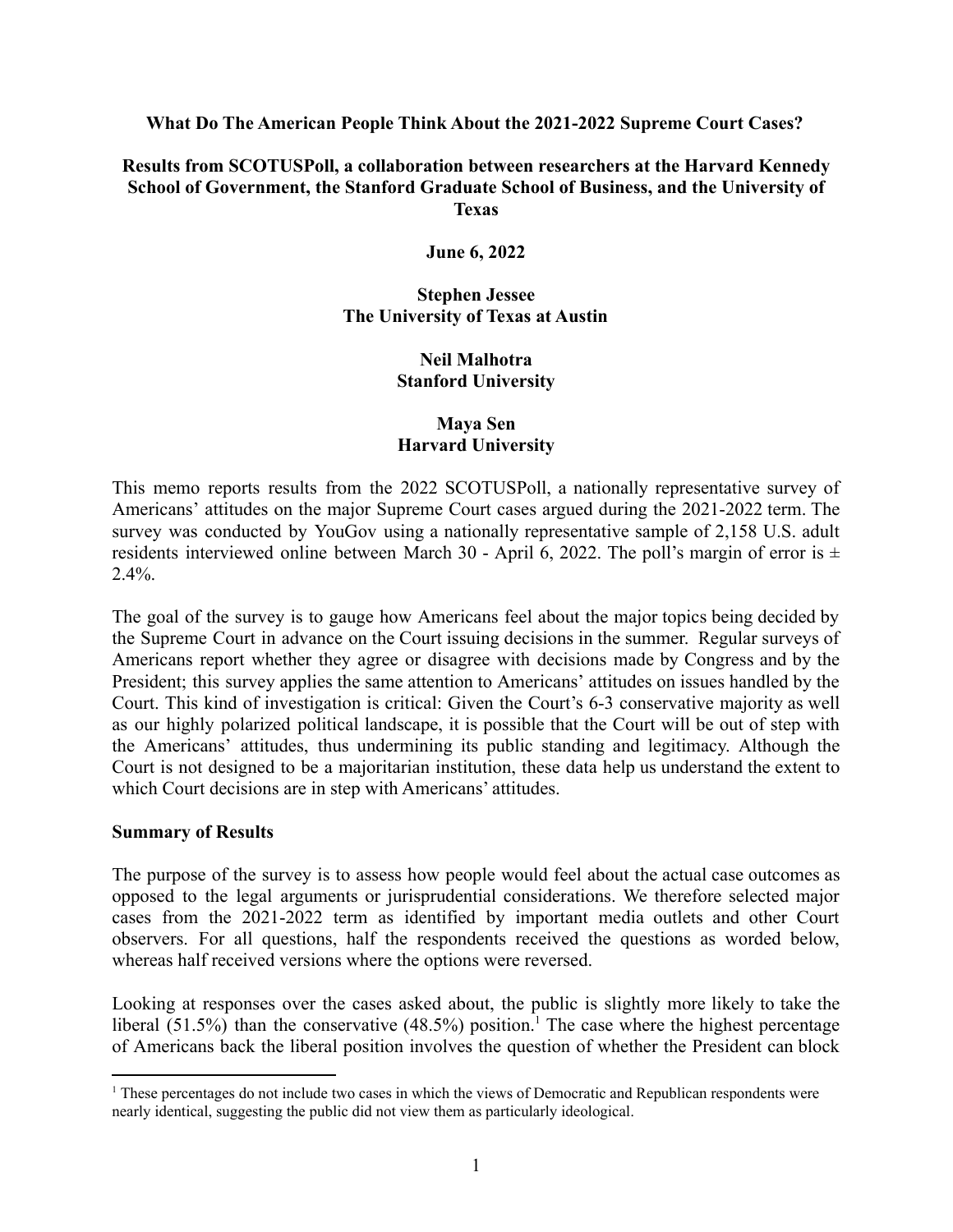the release of White House records on executive privilege grounds (67% of respondents said yes, including 85% of Democrats and 43% of Republicans).

The public is narrowly divided on several prominent ideologically charged issues such as abortion, gun control, immigration, and whether public funds can be used to pay for private religious education.

Some of the cases included in this term's SCOTUSpoll showed large partisan differences in respondents' views, but others — on topics such as Native American sovereignty or whether a death row inmate's pastor should be allowed to accompany him as he is executed — yielded similar levels of support across party identifications.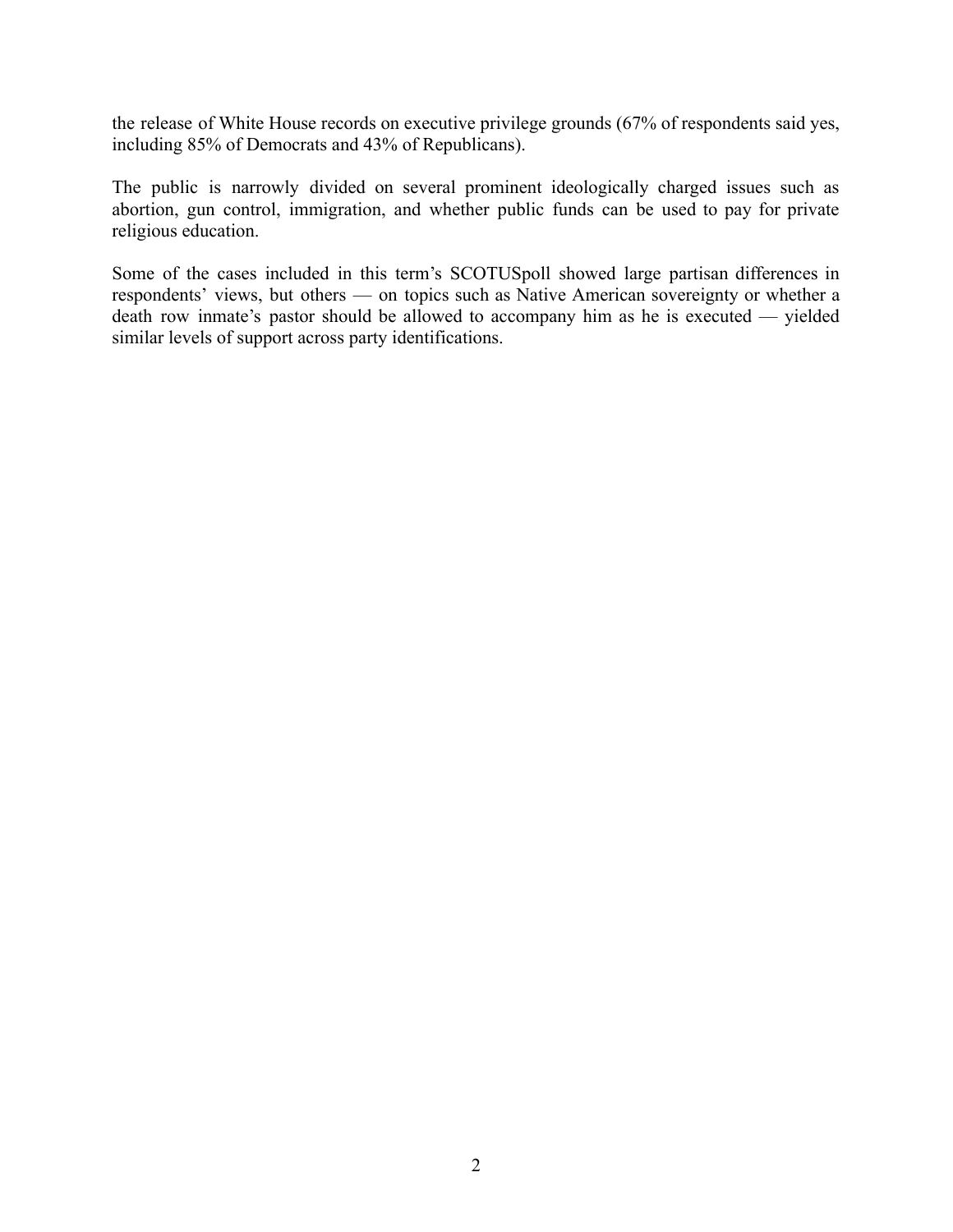# **Issue: Abortion Restrictions**

## **Cases #1.** *Dobbs v. Jackson*

A new law in Mississippi bans nearly all abortions after 15 weeks of pregnancy.

Some people think that this law is unconstitutional. Others think it is constitutional.

What do you think?

Banning nearly all abortions after 15 weeks of pregnancy is unconstitutional Banning nearly all abortions after 15 weeks of pregnancy is constitutional

|                  | All<br>Respondents | Democrats | Republicans | Independents/Other |
|------------------|--------------------|-----------|-------------|--------------------|
| UNCONSTITUTIONAL | 51.4%              | 72.6%     | 31.0%       | 47.8%              |
| CONSTITUTIONAL   | 48.6               | 27.4      | 69.0        | 52.2               |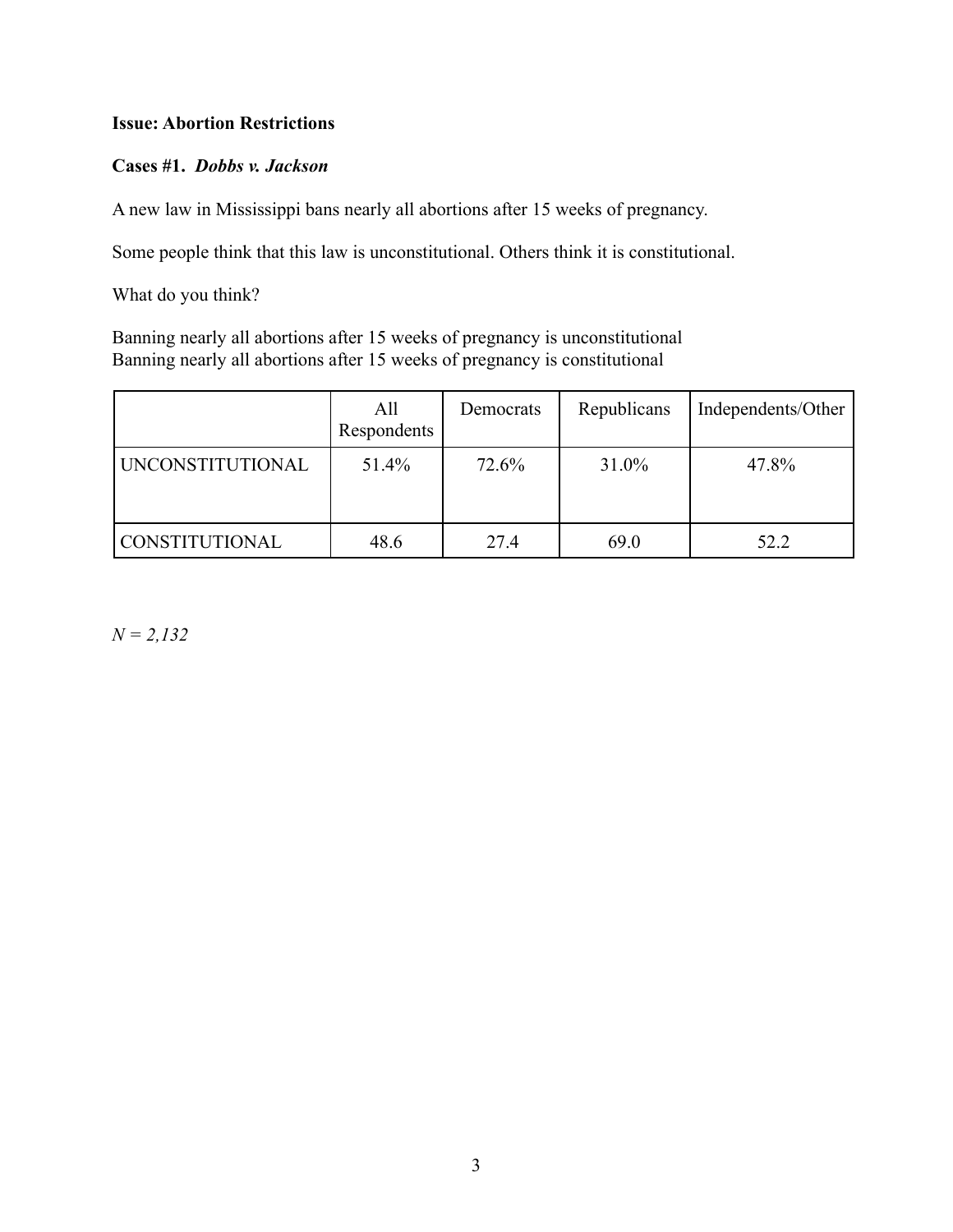# **Issue: Overturn Roe v. Wade**

#### **Cases #2.** *Dobbs v. Jackson*

Should the Supreme Court overrule Roe v. Wade, the 1973 decision that established a constitutional right to abortion and prohibited states from banning abortion before the fetus can survive outside the womb, at around 23 weeks of pregnancy?

Yes, Roe v. Wade should be overturned No, Roe v. Wade should NOT be overturned

|                       | All<br>Respondents | Democrats | Republicans | Independents/Other |
|-----------------------|--------------------|-----------|-------------|--------------------|
| <b>OVERTURNED</b>     | 37.8%              | 21.2%     | 59.2%       | 37.4%              |
| <b>NOT OVERTURNED</b> | 62.3               | 78.8      | 40.8        | 62.6               |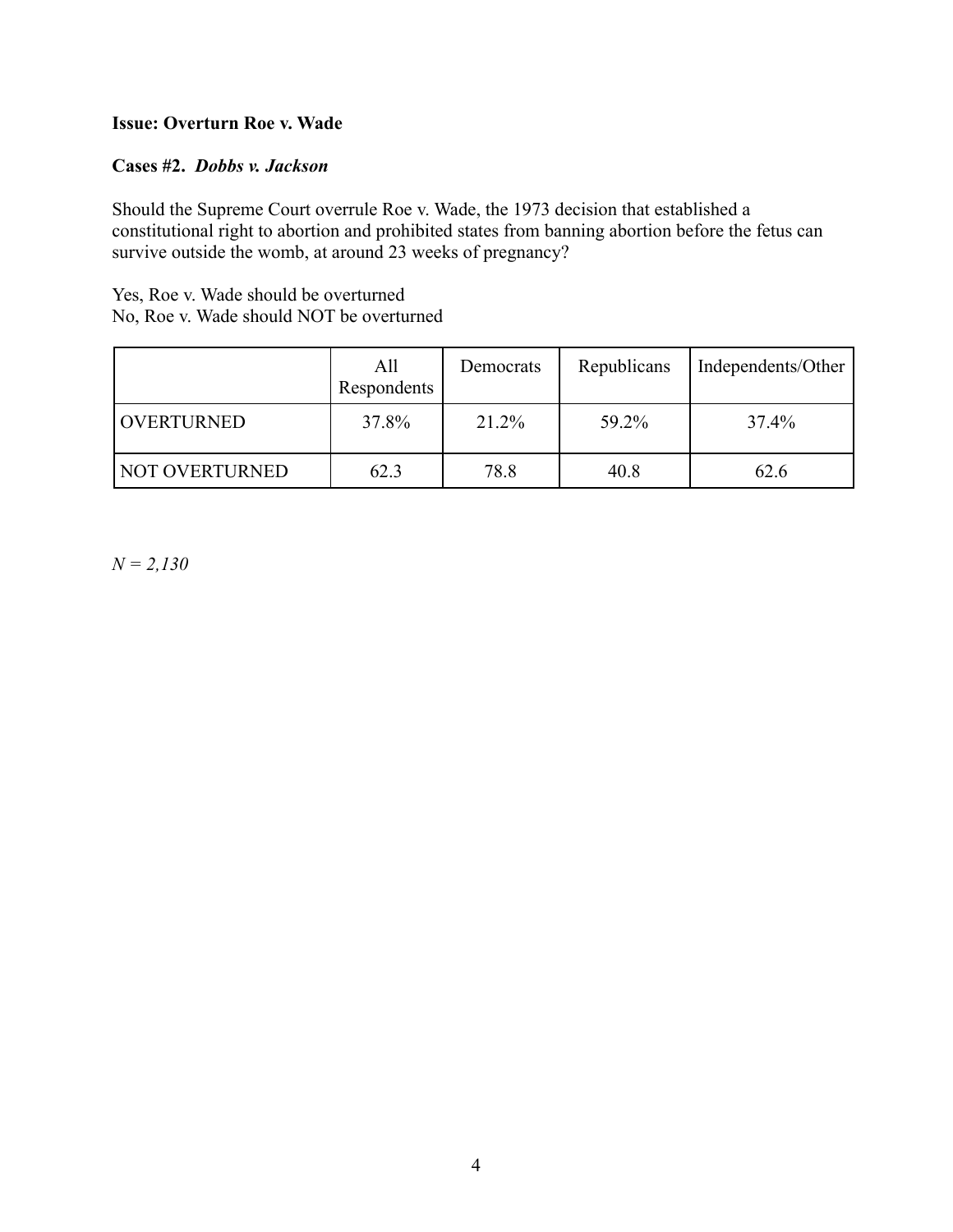#### **Issue: Gun Restrictions**

## **Cases #3.** *NY State Rifle and Pistol Association v. Bruen*

New York requires a person to show a need for self-protection in order to receive a license to carry a concealed firearm outside the home.

Some people think that this law violates people's Second Amendment rights. Others think it does not violate people's Second Amendment rights.

What do you think?

New York requiring a person to show a need for self-protection to receive a license to carry a concealed firearm outside the home violates people's Second Amendment rights New York requiring a person to show a need for self-protection to receive a license to carry a concealed firearm outside the home does NOT violate people's Second Amendment rights

|                          | All<br>Respondents | Democrats | Republicans | Independents/Other |
|--------------------------|--------------------|-----------|-------------|--------------------|
| <b>DOES VIOLATE</b>      | 52.6%              | 32.2%     | 76.6%       | 53.6%              |
| <b>DOES NOTE VIOLATE</b> | 47.4               | 67.8      | 23.5        | 46.4               |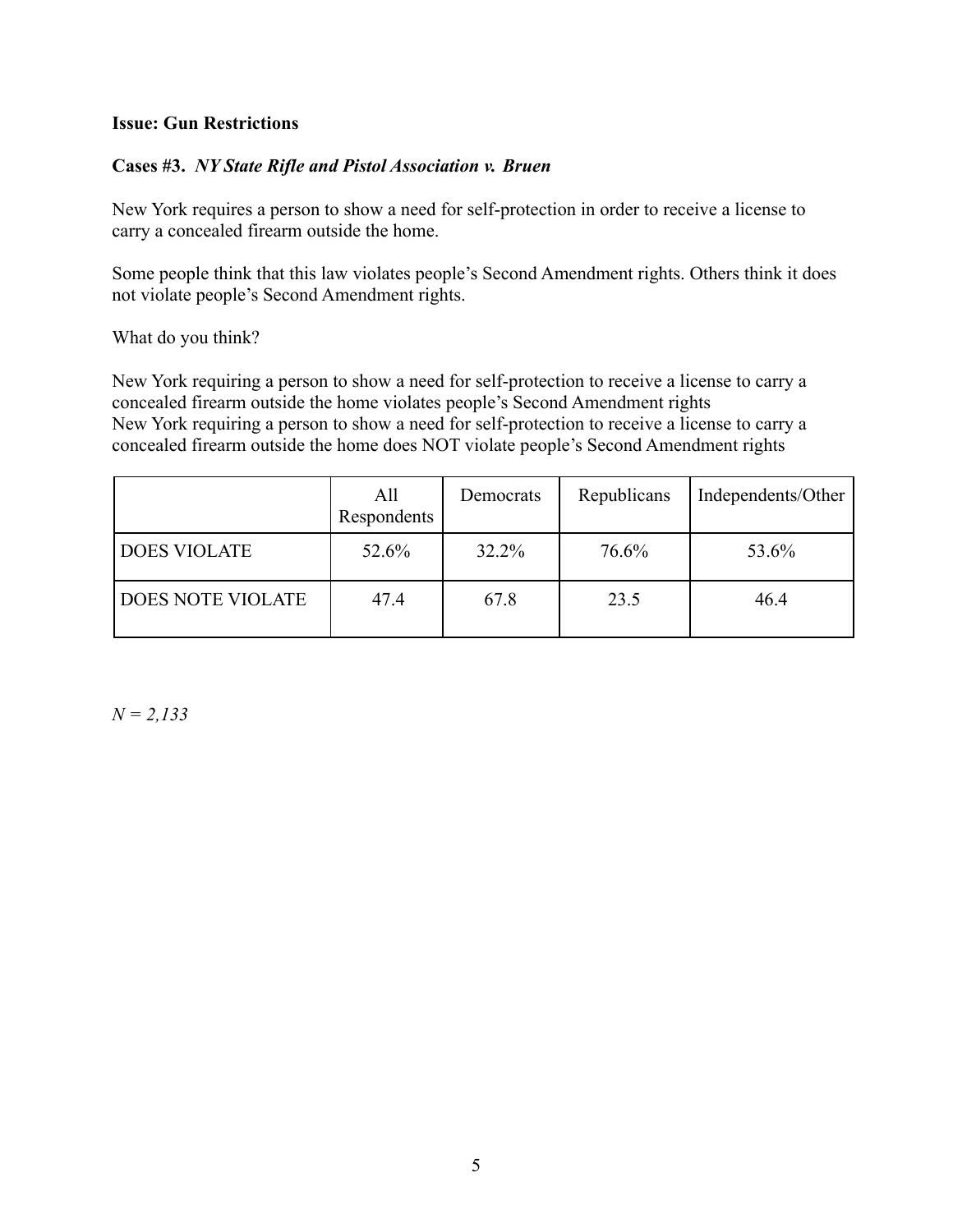# **Issue: Government Tuition Payment for Religious Education**

## **Cases #4.** *Carson v. Makin*

The state of Maine pays private school tuition for students in rural areas that do not have public secondary schools. Maine prohibits students from using this public money to attend schools that are religious (or "sectarian").

Some people think that this is a violation of the First Amendment protections of the free exercise of religion. Other people think that this is a valid policy to maintain the separation between church and state.

What do you think?

Maine prohibiting state funds from being used at religious schools is a violation of the First Amendment protections of the free exercise of religion

Maine prohibiting state funds from being used at religious schools is a valid policy to maintain the separation between church and state

|                         | All<br>Respondents | Democrats | Republicans | Independents/Other |
|-------------------------|--------------------|-----------|-------------|--------------------|
| <b>VIOLATES</b>         | 48.7%              | 31.5%     | 68.3%       | 49.9%              |
| <b>DOES NOT VIOLATE</b> | 51.3               | 68.5      | 31.7        | 50.1               |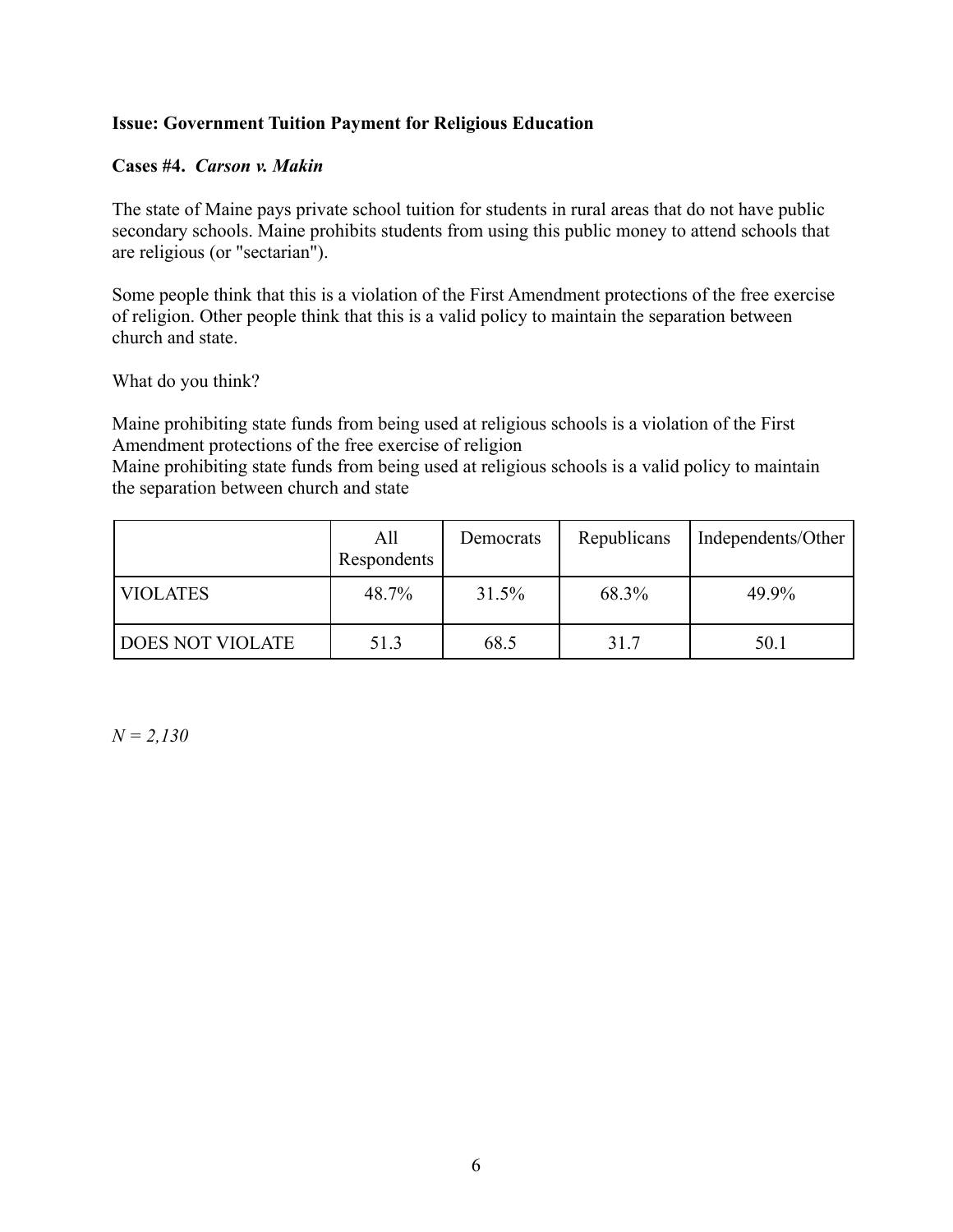# **Issue: State Secrets and Rules of Evidence**

## **Cases #5.** *US v. Zubaydah*

A terrorism suspect currently being held in Guantanamo Bay says the CIA used enhanced interrogation techniques and wants it investigated. The government has declassified some information, but it claims it has a right to protect state secrets in the name of national security and is not compelled to provide evidence connected to the investigation.

Some people think that the government has a right to protect state secrets in the name of national security and is not compelled to provide evidence. Other people think that the government must provide evidence in such situations.

What do you think?

The government has a right to protect state secrets in the name of national security and is not compelled to provide evidence

The government must provide evidence in such situations

|                     | All<br>Respondents | Democrats | Republicans | Independents/Other |
|---------------------|--------------------|-----------|-------------|--------------------|
| RIGHT TO PROTECT    | 54.9%              | 47.8%     | 69.3%       | 51.6%              |
| <b>MUST PROVIDE</b> | 45.1               | 52.2      | 30.7        | 48.4               |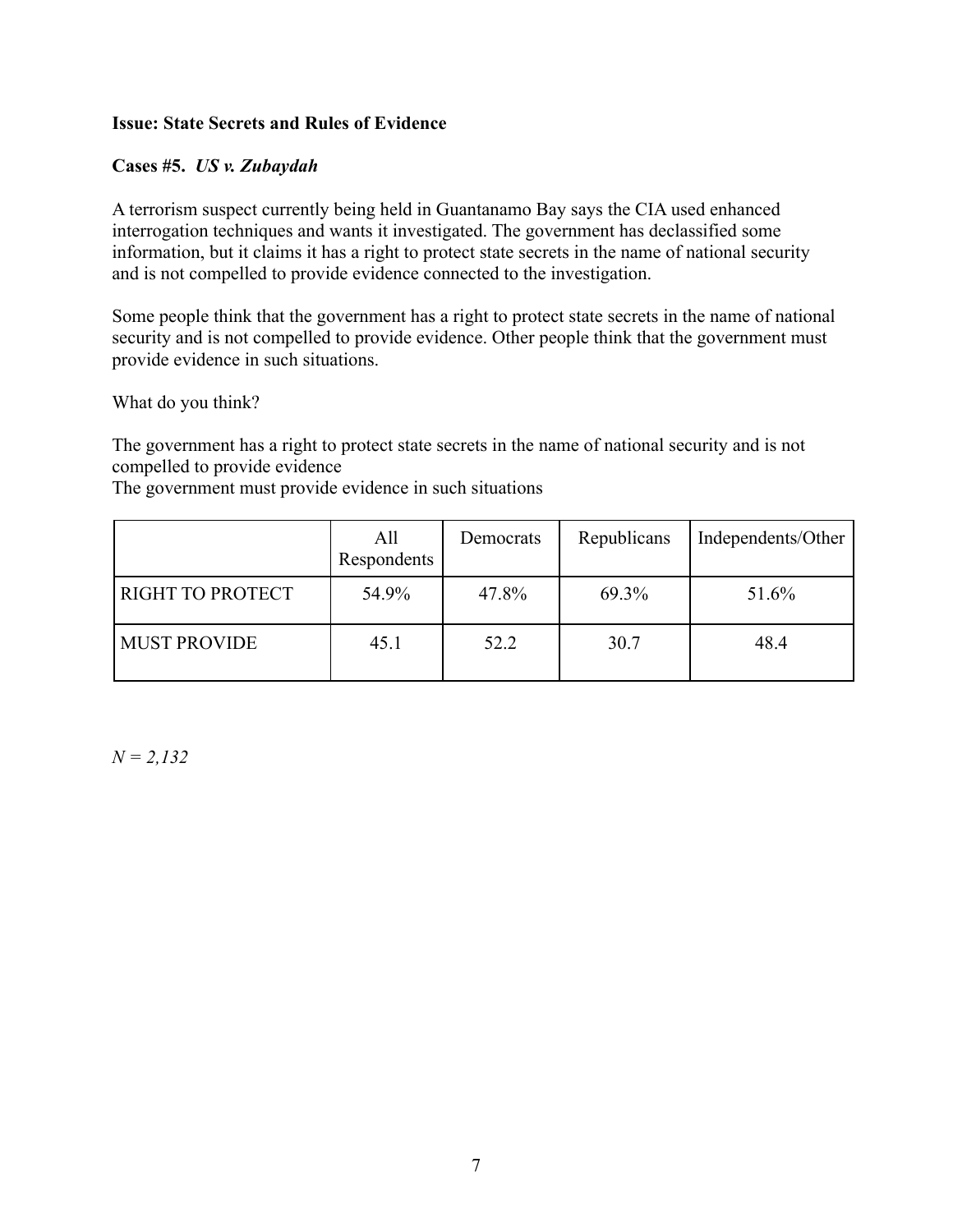# **Issue: Free Speech and Censure of Elected Officials**

## **Cases #6.** *Houston Community College System v. Wilson*

An elected member of a community college board criticized other board members and was subsequently censured (given a formal reprimand).

Some people think the board violated the First Amendment rights of the elected member. Other people believe that the board did not violate the member's First Amendment rights.

What do you think?

An elected body censuring the speech of an elected member violates the First Amendment An elected body censuring the speech of an elected member does NOT violate the First Amendment

|                         | All<br>Respondents | Democrats | Republicans | Independents/Other |
|-------------------------|--------------------|-----------|-------------|--------------------|
| <b>VIOLATES</b>         | 61.7%              | 53%       | 73.3%       | 61.3%              |
| <b>DOES NOT VIOLATE</b> | 38.3               | 47        | 26.7        | 38.7               |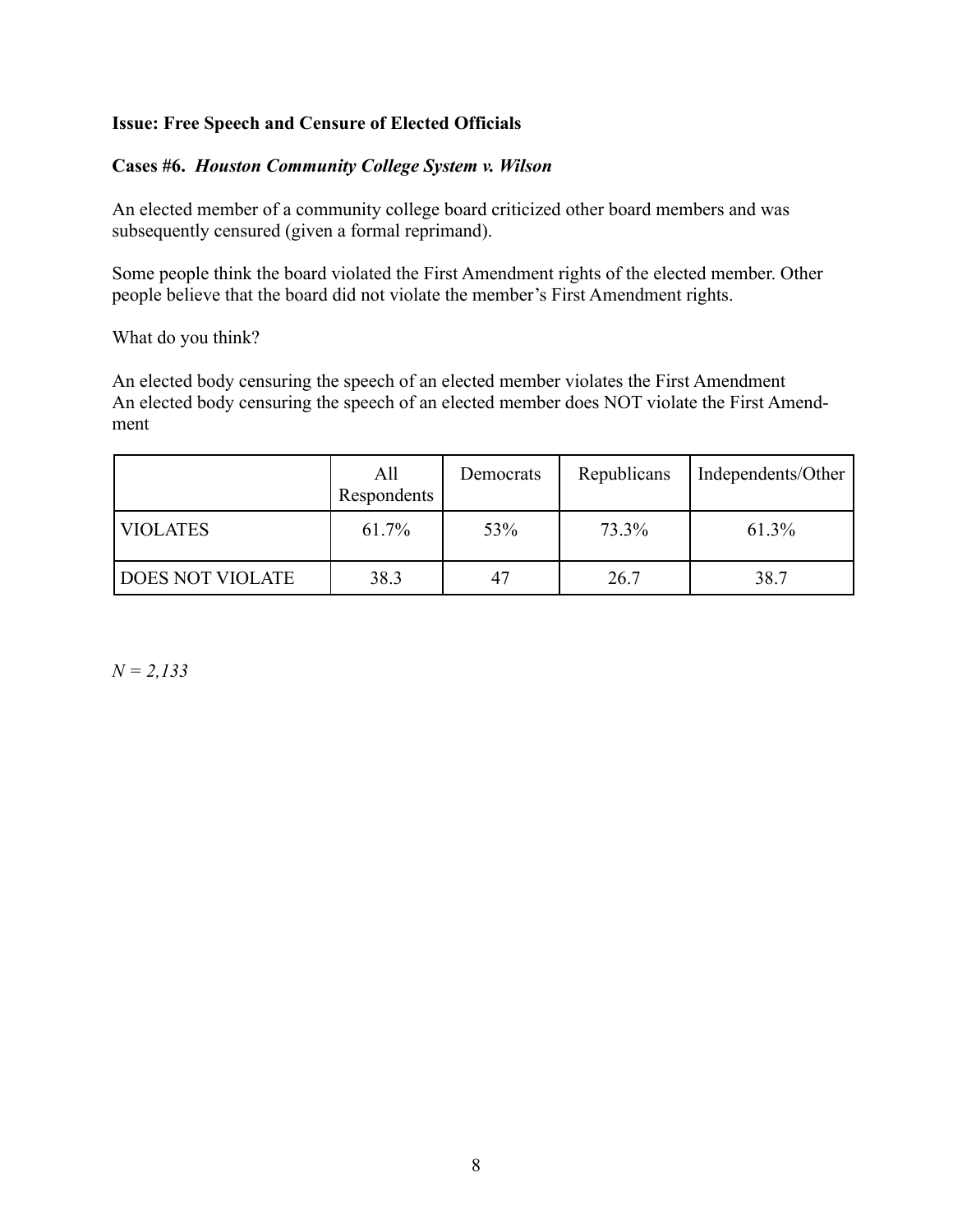### **Issue: Religious Exercise**

## **Cases #7.** *Ramirez v. Collier*

Texas law barred a death row inmate from having his pastor in the chamber during his execution and placing his hands on him while praying out loud.

Some people think that barring religious clergy from entering the execution chamber and touching death row inmates violates the First Amendment protections of the free exercise of religion. Other people think that it does not

#### What do you think?

Barring religious clergy from entering the execution chamber and touching death row inmates violates the First Amendment protections of the free exercise of religion Barring religious clergy from entering the execution chamber and touching death row inmates does NOT violate the First Amendment protections of the free exercise of religion

|                         | All<br>Respondents | Democrats | Republicans | Independents/Other |
|-------------------------|--------------------|-----------|-------------|--------------------|
| <b>VIOLATES</b>         | 57.9%              | 56%       | 59.1%       | 58.6%              |
| <b>DOES NOT VIOLATE</b> | 42.1               | 44        | 40.9        | 41.4               |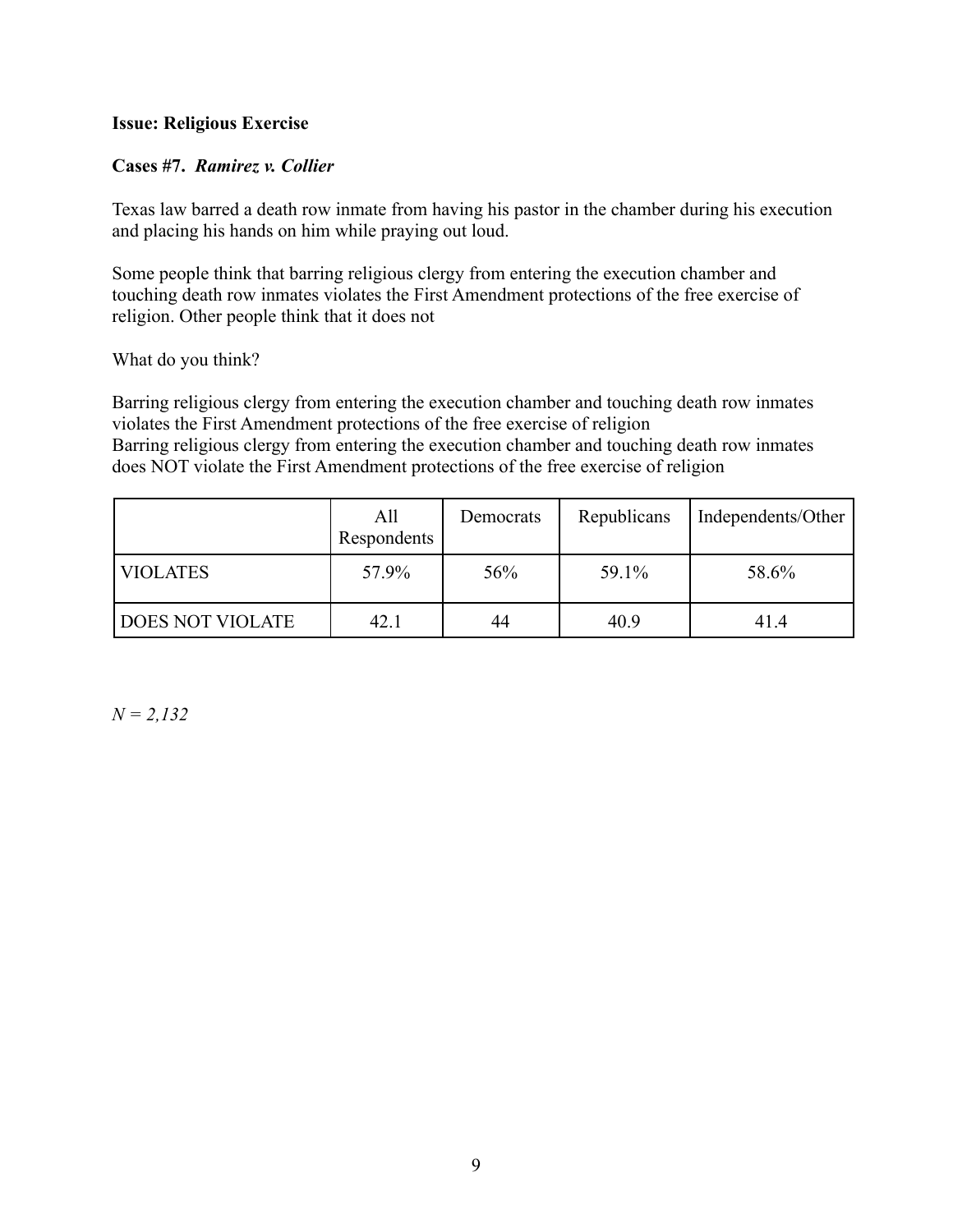## **Issue: First Amendment Rights and Establishment Clause**

### **Cases #8.** *Shurtleff v. Boston*

Upon request, the city of Boston often flies flags of different organizations in front of its city hall. The city refused to fly a religious organization's flag bearing a Christian cross.

Some people say that Boston's refusal to fly a religious organization's flag violated the organization's First Amendment rights. Other people believe that it did not violate the organization's First Amendment rights.

What do you think?

Boston's refusal to fly a private religious organization's flag violated the organization's First Amendment rights

Boston's refusal to fly a private religious organization's flag did NOT violate the organization's First Amendment rights

|                        | All<br>Respondents | Democrats | Republicans | Independents/Other |
|------------------------|--------------------|-----------|-------------|--------------------|
| <b>VIOLATED</b>        | 44.3%              | 31.2%     | 59.7%       | 45%                |
| <b>DID NOT VIOLATE</b> | 55.7               | 68.8      | 40.4        | 55                 |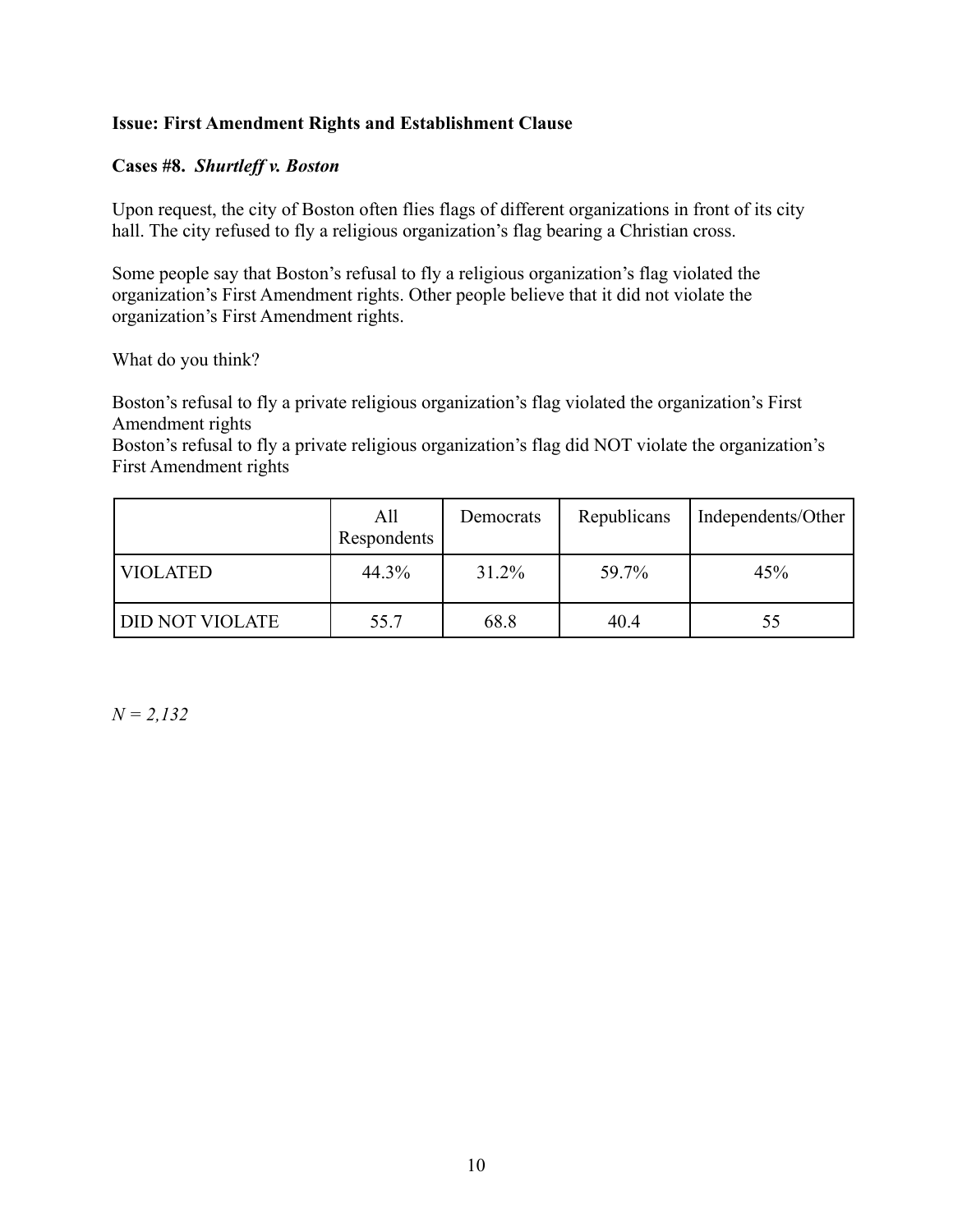## **Issue: Covid Policy and Federal Agency Authority**

## **Cases #9.** *National Federation of Independent Business v. Department of Labor, Occupational Safety and Health Administration*

The federal Occupational Safety and Health Administration (OSHA) has issued a rule mandating that all employers with at least 100 employees require that their employees either be vaccinated against Covid-19 or else be tested weekly and wear masks at work.

Some people think this mandate is unlawful because it exceeds OSHA's authority. Other people think this is a reasonable use of the agency's authority to protect workplace safety and health.

What do you think?

OSHA's vaccination or testing mandate is NOT lawful OSHA's vaccination or testing mandate is lawful

|                   | All<br>Respondents | Democrats | Republicans | Independents/Other |
|-------------------|--------------------|-----------|-------------|--------------------|
| <b>NOT LAWFUL</b> | 49.8%              | 22.9%     | 72.4%       | 56.5%              |
| <b>LAWFUL</b>     | 50.2               | 77.1      | 27.6        | 43.5               |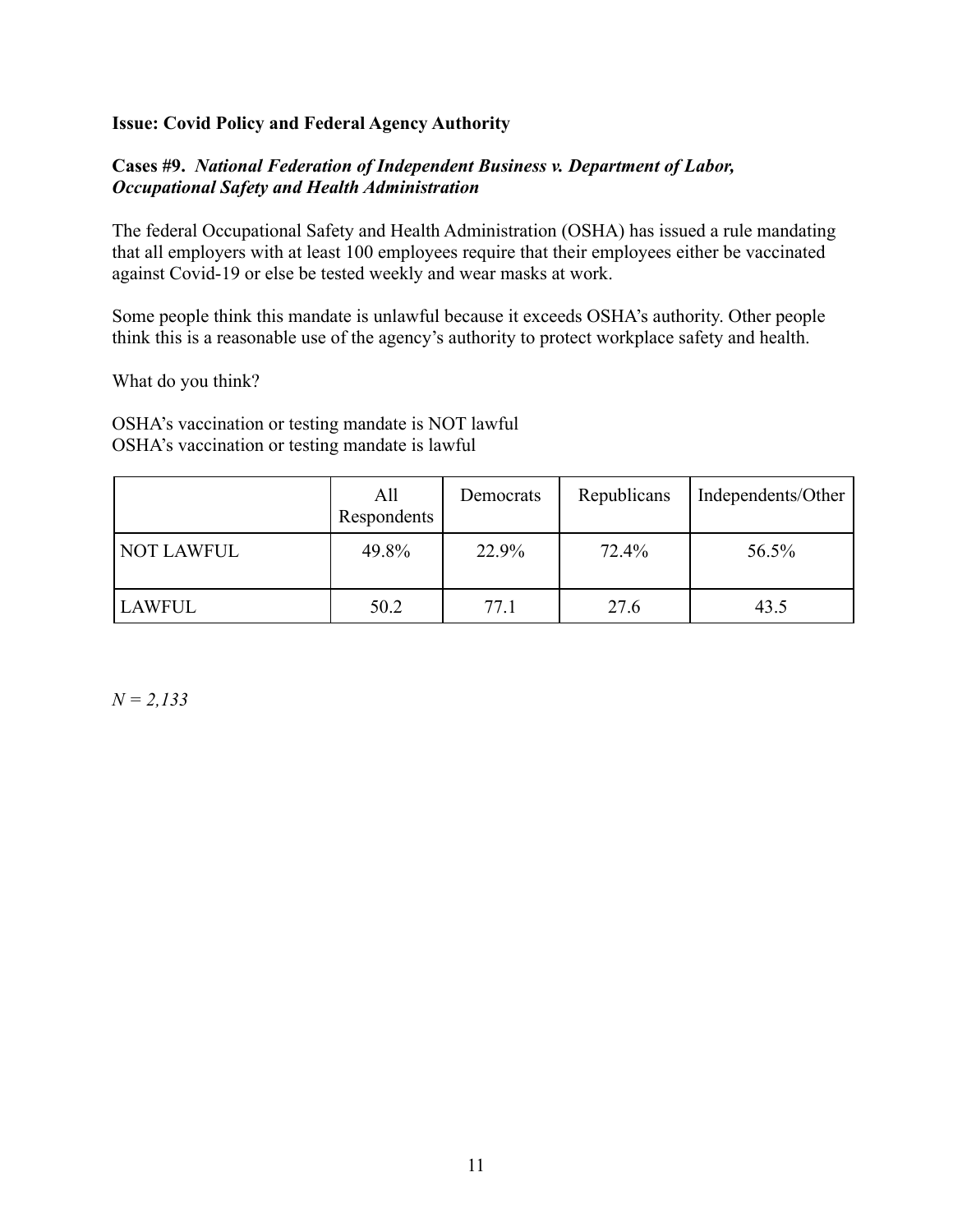# **Issue: Covid Policy and Federal Agency Authority**

## **Cases #10.** *Biden v. Missouri*

The federal Department of Health and Human Services (HHS) has issued a rule mandating that health care workers at hospitals and other facilities participating in Medicare and Medicaid be vaccinated against Covid-19 unless they qualify for religious or medical exemptions.

Some people think this mandate is unlawful because it exceeds HHS's authority. Other people think this is a reasonable use of the agency's authority to ensure the safety of patients.

What do you think?

HHS's vaccination mandate is NOT lawful HHS's vaccination mandate is lawful

|               | All<br>Respondents | Democrats | Republicans | Independents/Other |
|---------------|--------------------|-----------|-------------|--------------------|
| NOT LAWFUL    | 47%                | 23.8%     | 68.6%       | 51.4%              |
| <b>LAWFUL</b> | 53                 | 76.2      | 31.4        | 48.6               |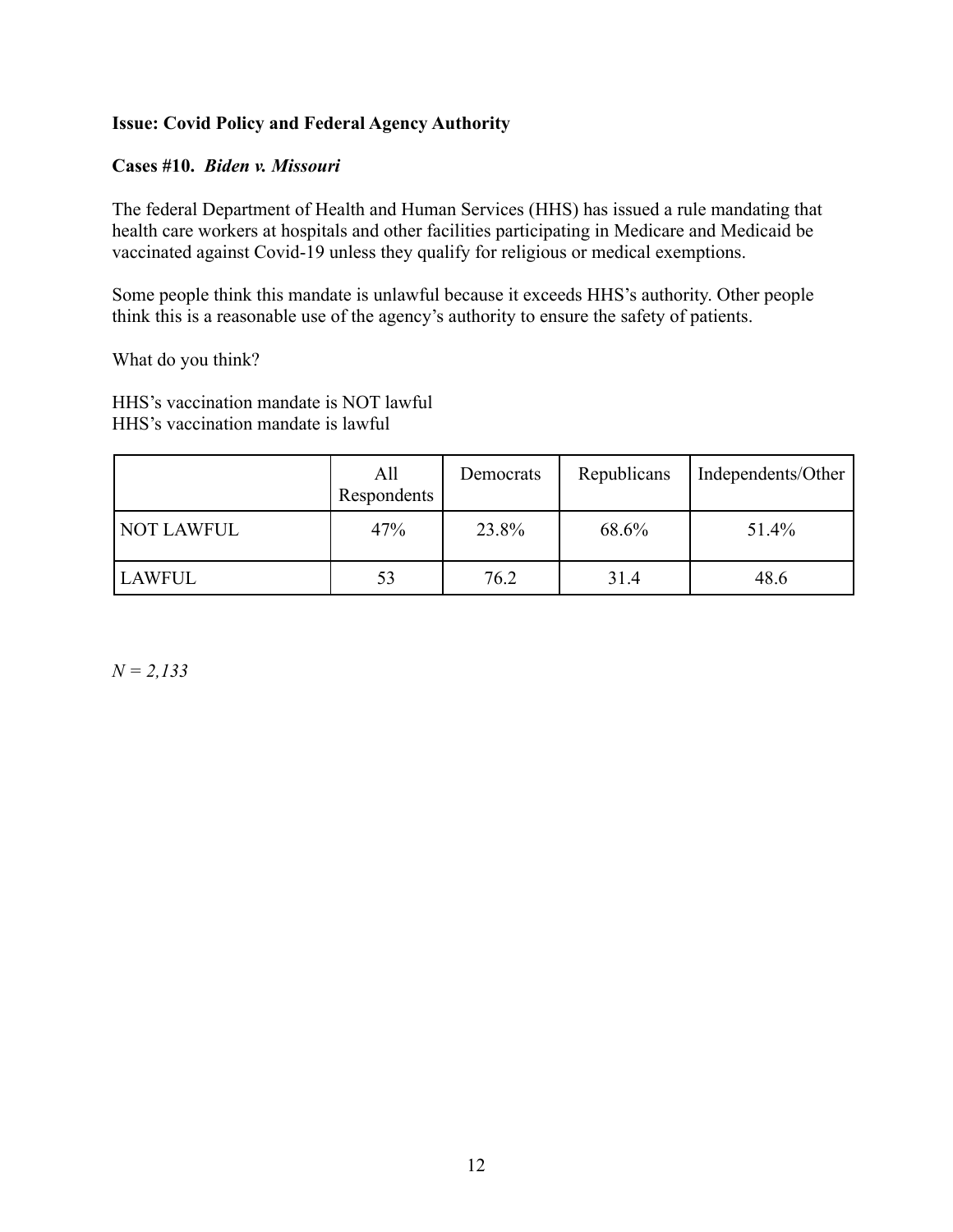## **Issue: EPAAuthority**

# **Cases #11.** *West Virginia v. EPA*

Under federal law, the Environmental Protection Agency (EPA) has the authority to set emissions standards using "the best system of emission reduction."

Some people think this means that the EPA can set emissions limits on individual power plants and can also more broadly regulate emissions across the entire energy sector. Other people think that the EPA can set limits on individual power plants but cannot more broadly regulate emissions across the entire energy sector.

What do you think?

The EPA can set emissions limits on individual power plants and CAN also more broadly regulate emissions across the entire energy sector

The EPA can set limits on individual power plants but CANNOT more broadly regulate emissions across the entire energy sector

|                                           | All<br>Respondents | Democrats | Republicans | Independents/Other |
|-------------------------------------------|--------------------|-----------|-------------|--------------------|
| <b>CAN BROADLY</b><br><b>REGULATE</b>     | 58.7%              | 72.7%     | $46.9\%$    | 55.2%              |
| <b>CAN NOT BROADLY</b><br><b>REGULATE</b> | 41.3               | 27.3      | 53.2        | 44.8               |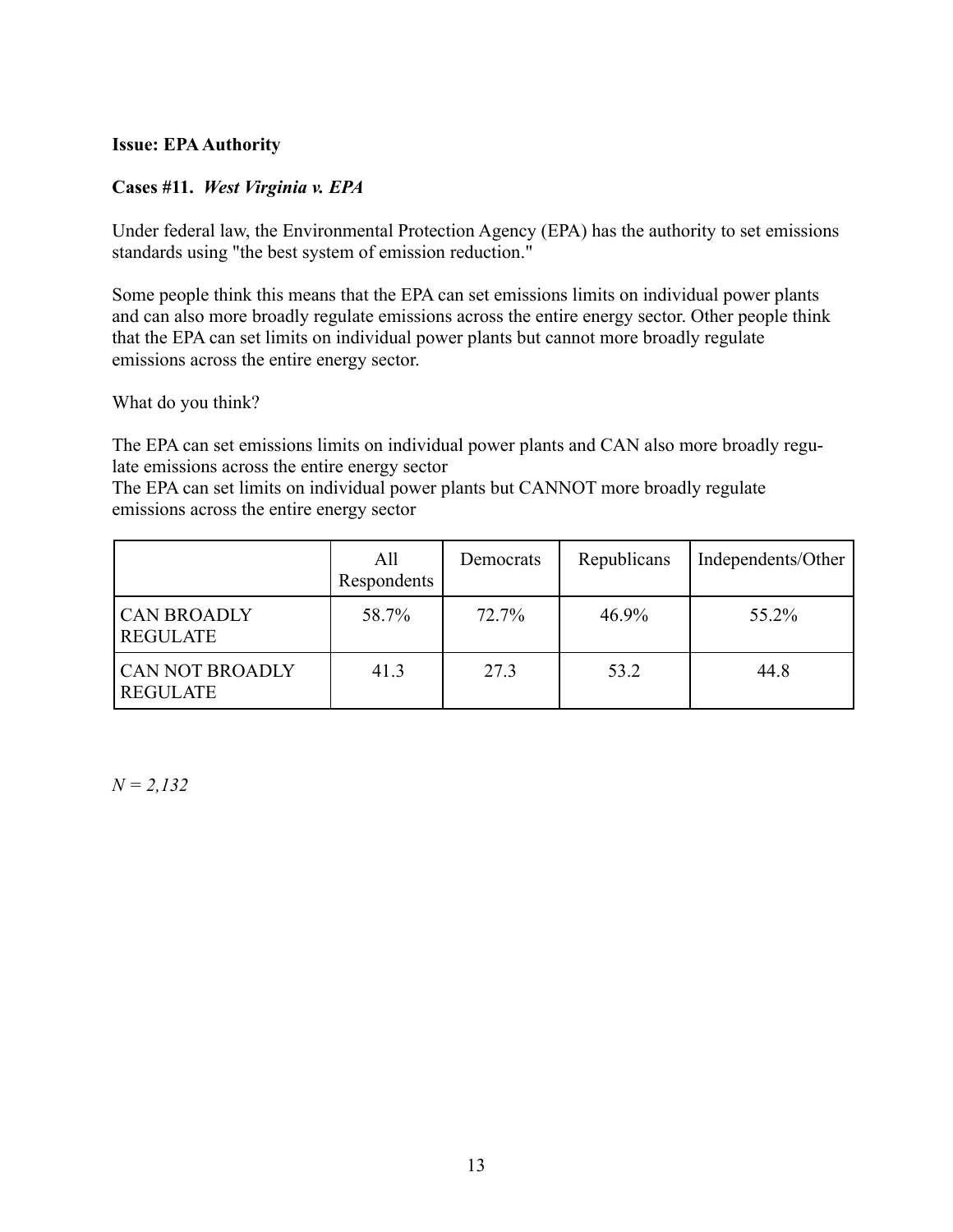# **Issue: Executive Privilege**

## **Cases #12.** *Trump v. Thompson*

Former President Donald Trump attempted to block the release of documents concerning his role in the events of January 6, 2021 on the grounds that he has executive privilege.

Some people think that executive privilege allows a former president to block the release of such records. Other people think that a former president does not have the authority to block the release of such records.

What do you think?

A former president CAN block the release of White House records A former president CANNOT block the release of White House records

|                      | All<br>Respondents | Democrats | Republicans | Independents/Other |
|----------------------|--------------------|-----------|-------------|--------------------|
| <b>CAN BLOCK</b>     | 33.2%              | $15.3\%$  | 57.1%       | 32.3%              |
| <b>CAN NOT BLOCK</b> | 66.8               | 84.7      | 42.9        | 67.7               |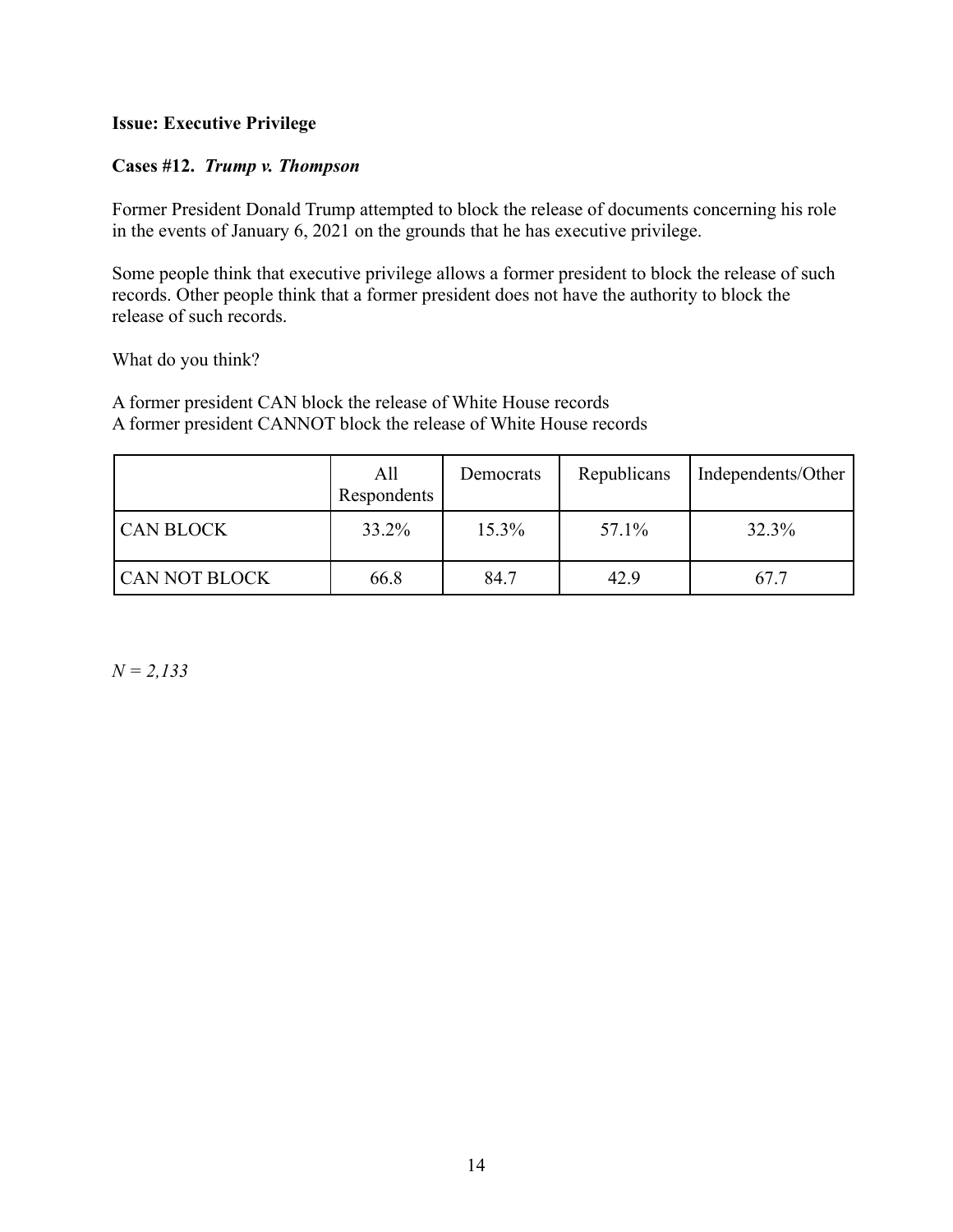## **Issue: Free Exercise and Establishment Clause**

## **Cases #13.** *Kennedy v. Bremerton School District*

The football coach at a public high school led prayers with players before and after games. The school district asked him to stop, and the coach refused. He was then suspended.

Some people think the school district was right to suspend the coach because of the First Amendment's separation of church and state. Other people do not think the district was right to do so because of the coach's right to free exercise of religion.

What do you think?

The school district was right to suspend the coach The school district was NOT right to suspend the coach

|                                | All<br>Respondents | Democrats | Republicans | Independents/Other |
|--------------------------------|--------------------|-----------|-------------|--------------------|
| <b>RIGHT TO SUSPEND</b>        | 44.1%              | $62.4\%$  | 26.3%       | 40.9%              |
| NOT RIGHT TO<br><b>SUSPEND</b> | 55.9               | 37.6      | 73.7        | 59.1               |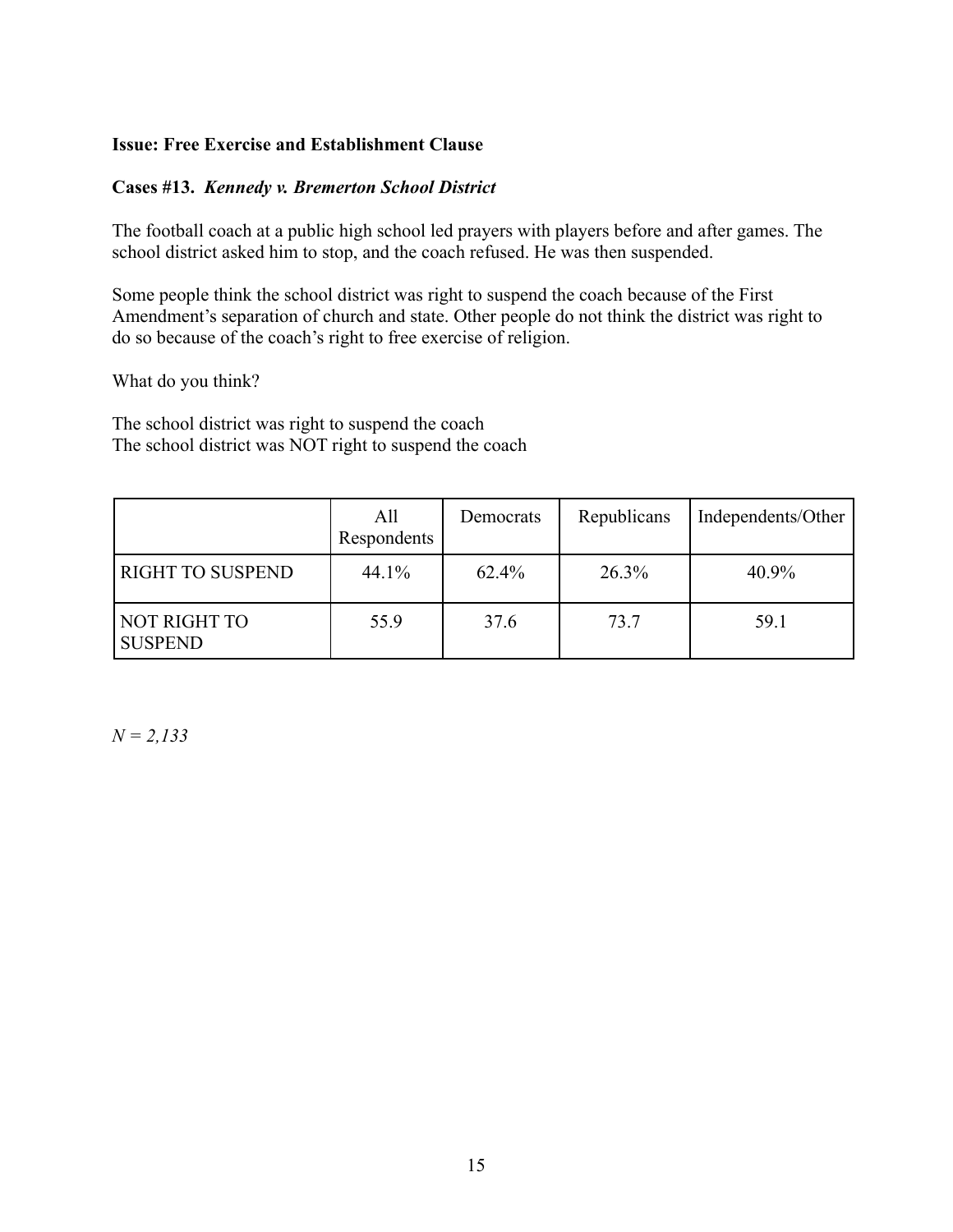### **Issue: Immigration**

## **Cases #14.** *Biden v. Texas*

The U.S. Department of Homeland Security required noncitizens trying to reside in the U.S. to wait in Mexico while immigration officials process their cases. The Biden Administration issued an order ending this "remain in Mexico" program. In response, several states sued, saying that the Administration did not have adequate justification in ending the program.

Some people think that the Biden Administration should be able to end this program. Other people think that the Biden Administration should not be able to do so.

What do you think?

The Biden Administration should be able to end the "remain in Mexico" program The Biden Administration should NOT be able to end the "remain in Mexico" program

|                                            | All<br>Respondents | Democrats | Republicans | Independents/Other |
|--------------------------------------------|--------------------|-----------|-------------|--------------------|
| <b>SHOULD BE ABLE TO</b><br><b>END</b>     | 48.5%              | 76.6%     | 20%         | 44.3%              |
| <b>SHOULD NOT BE ABLE</b><br><b>TO END</b> | 51.5               | 23.4      | 80          | 55.7               |